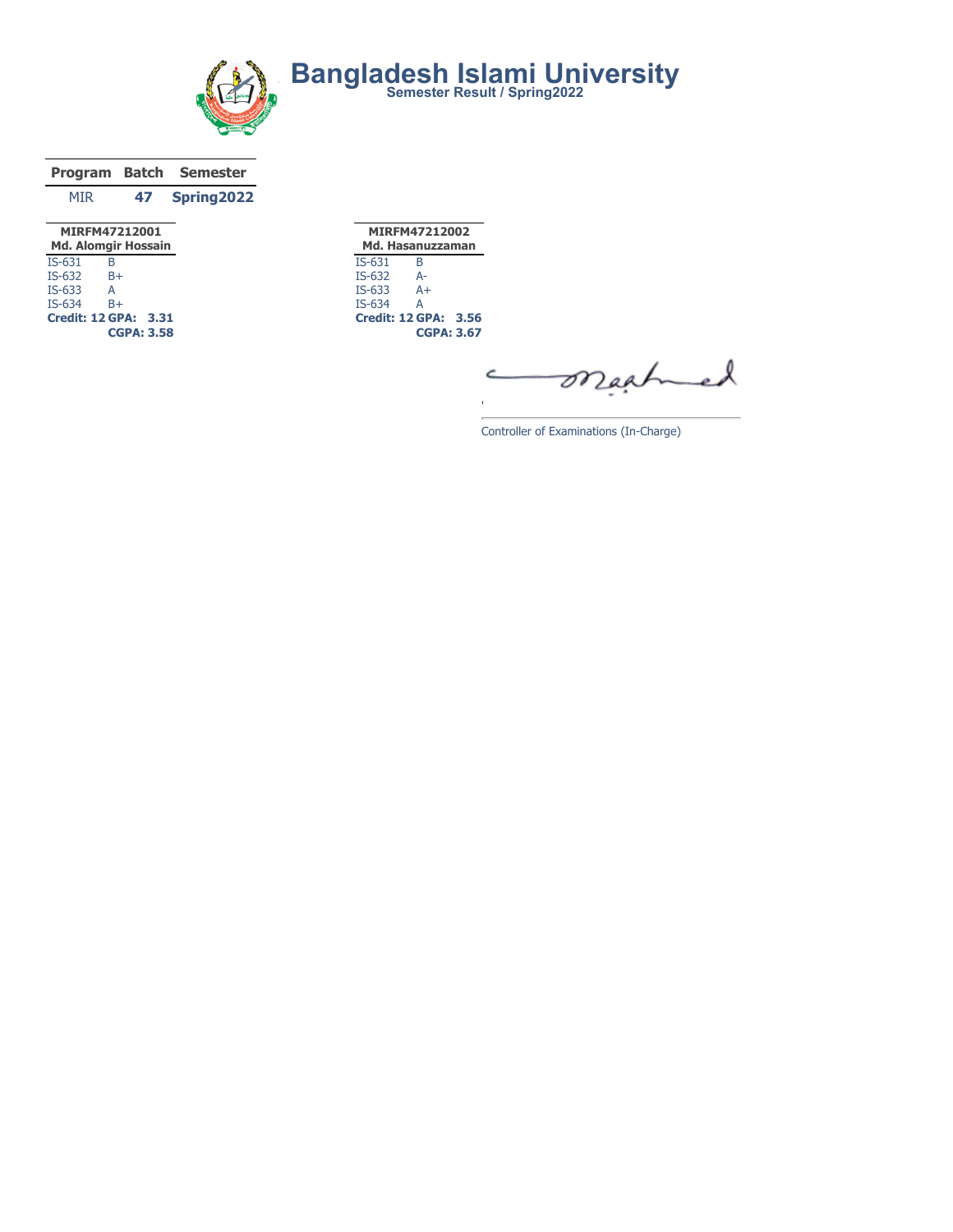

|               |    | Program Batch Semester |
|---------------|----|------------------------|
| <b>MTR</b>    | 48 | Spring2022             |
| MIRFM48213002 |    |                        |

| <b>Shafiqul Islam</b> |                             |  |  |  |  |  |  |  |  |
|-----------------------|-----------------------------|--|--|--|--|--|--|--|--|
| $IS-631$              | B                           |  |  |  |  |  |  |  |  |
| $IS-632$              | А                           |  |  |  |  |  |  |  |  |
| $IS-633$              | I(F)                        |  |  |  |  |  |  |  |  |
| $IS-634$              | $B+$                        |  |  |  |  |  |  |  |  |
|                       | <b>Credit: 12 GPA: 2.50</b> |  |  |  |  |  |  |  |  |
|                       | <b>CGPA: 3.50</b>           |  |  |  |  |  |  |  |  |

mached C

Controller of Examinations (In-Charge)